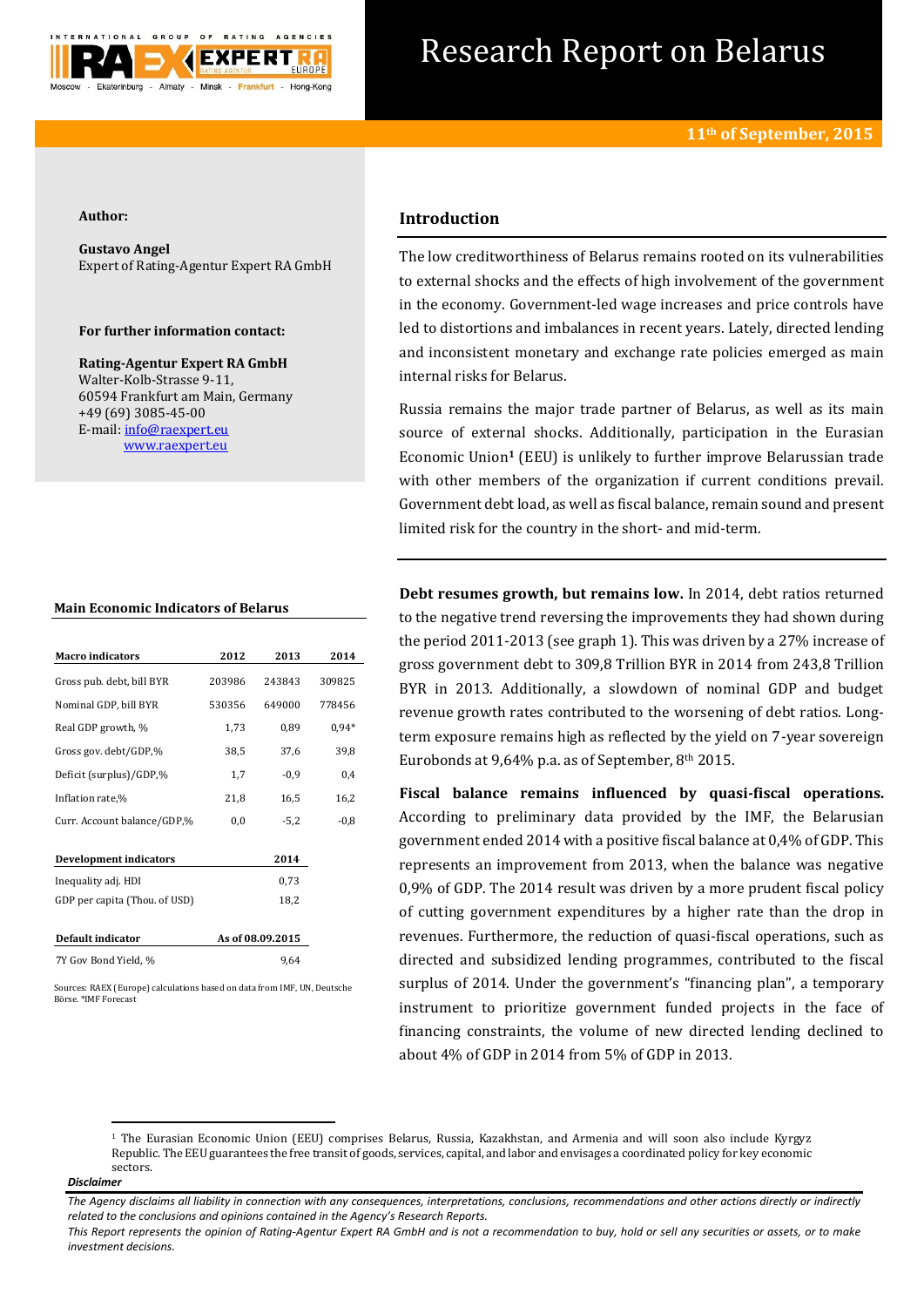## **Graph 1: Gross government debt**



Source: RAEX (Europe) calculations based on data from IMF





Source: RAEX (Europe) calculations based on data from NBRB

**Evolving monetary and exchange rate policies.** Following the January devaluation of the BYR (see graph 2), the National Bank of the Republic of Belarus (NBRB) changed its crawling peg regime against the USD for an exchange rate policy based on a currency basket comprising RUB, USD and EUR. However, more time is needed to assess the efficiency of the new currency regime.

Monetary policy has been prone to external factors leading to policy inconsistencies. In 2014, the NBRB gradually lowered its refinancing rate (see graph 3) to reduce the cost of credit, while using quantitative controls to slow-down credit growth. In January 2015, the NBRB increased the refinancing rate sharply to 25% in order to contain inflationary pressures triggered by BYR devaluation, which in turn was the response to the spillover effect of the economic crisis in Russia. However these moves decimated the earlier efforts of the NBRB to reduce the cost of credit and stimulate the economy.

**Inflation declined but upside risks remain.** As mentioned in our previous research report2, Belarusian authorities decided to match the real wages growth rate with the real GDP growth rate in an attempt to bring real wages closer to productivity levels. Thus, real wages grew 0,3% in 2014 as compared to 16,4% in 2013, while in Q1 2015 real wages declined by 3,1% against Q1 2014.

Slowdown in growth of real wages, alongside price controls imposed on a number of "socially important goods"3, were the main factors that reduced inflation during 2012-2014 (see graph 4). These government moves have brought the inflation in 2014 down to 16% from the 2011 hyperinflation at 109%.

However, we expect that the January 2015 devaluation of the BYR will again be a major factor of inflation rise, as was the case in 2011. Devaluation and downsizing the share of "socially important goods" in the CPI basket, will push inflation to around 22% by the end of 2015.

**Dependence on external financing still strong.** Belarus' dependence on international financing remains strong and will play a major role in October 2015 presidential elections. As part of a move to achieve economic tranquility before elections, the government has ensured financing from partner-countries (mainly Russia). Even though Russia has suffered economic difficulties since early 2014, its aid to Belarus has remained strong.

<sup>3</sup> In 2011, the Belarusian government approved a list of "socially important goods" for which the Ministry of Economy may impose price controls. The share of controlled "socially important goods" in the CPI basket fell to 25 percent in 2014 from 49 percent in 2011. However, the government retained the right to impose temporary price controls and price increases were prohibited for all goods and services at the end of 2014.

#### *Disclaimer*

**.** 

*This Report represents the opinion of Rating-Agentur Expert RA GmbH and is not a recommendation to buy, hold or sell any securities or assets, or to make investment decisions.*

<sup>&</sup>lt;sup>2</sup> Research Report on Belarus from 13th March, 2015 [\(http://raexpert.eu/reports/Research\\_report\\_Belarus\\_13.03.2015.pdf\)](http://raexpert.eu/reports/Research_report_Belarus_13.03.2015.pdf)

*The Agency disclaims all liability in connection with any consequences, interpretations, conclusions, recommendations and other actions directly or indirectly related to the conclusions and opinions contained in the Agency's Research Reports.*